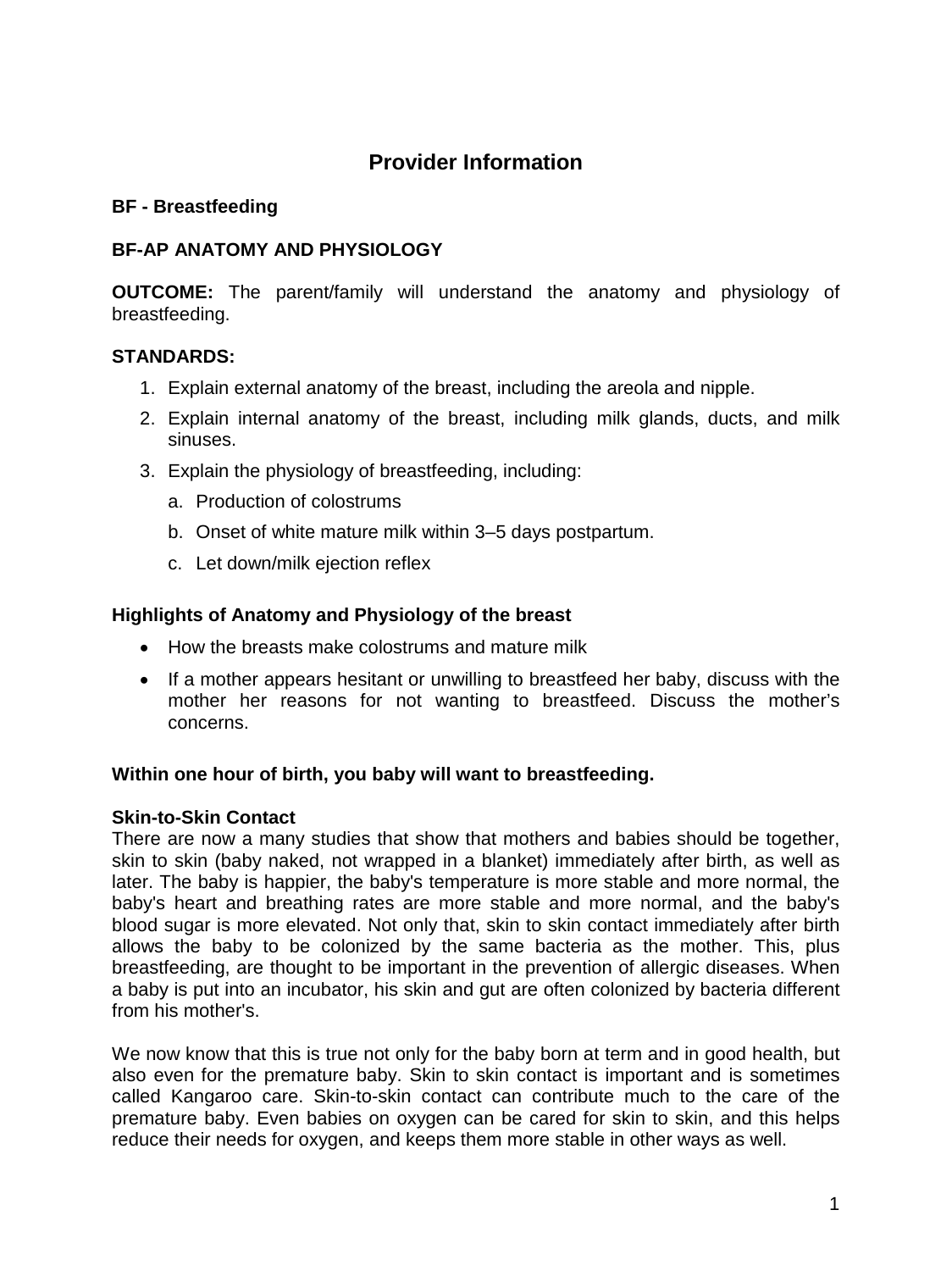From the point of view of breastfeeding, babies who are kept skin to skin with the mother immediately after birth for at least an hour, are more likely to latch on without any help and they are more likely to latch on well, especially if the mother did not receive medication during the labor or birth.

### **Anatomy of the Breast - Breast Milk Production**

Each breast has 15 to 20 sections (or "lobes") beneath the nipple and areola, arranged in a circular pattern that resembles a daisy. Lobes are part of the milk production system; each lobe contains many smaller milk-producing glands called "lobules." Each lobule has tiny bulbs, called "alveoli." When a woman is lactating, the alveoli produce milk in response to hormonal signals.

When milk is produced, the ducts transport it from the lobules to the nipple. As each duct gets closer to the nipple, it widens to form a sac called an "ampulla." The spaces between the lobules and the ducts are filled with fatty tissue, connective tissue and ligaments. As the milk production system is roughly the same size in all women, breast size and shape depend on the amount of fat in the breasts.



When you are about 6 months pregnant, the body may start to prepare to begin milk production. Usually around 7 months, you will notice "colostrum" either leaking or expressed from the nipples. This is premilk, and for some women, it does not appear until after the birth of your baby. About 3-4 days after birth, you will feel your breasts becoming engorged. This may cause your breasts to enlarge 3-4 times their original size, and can be hard, and very painful.